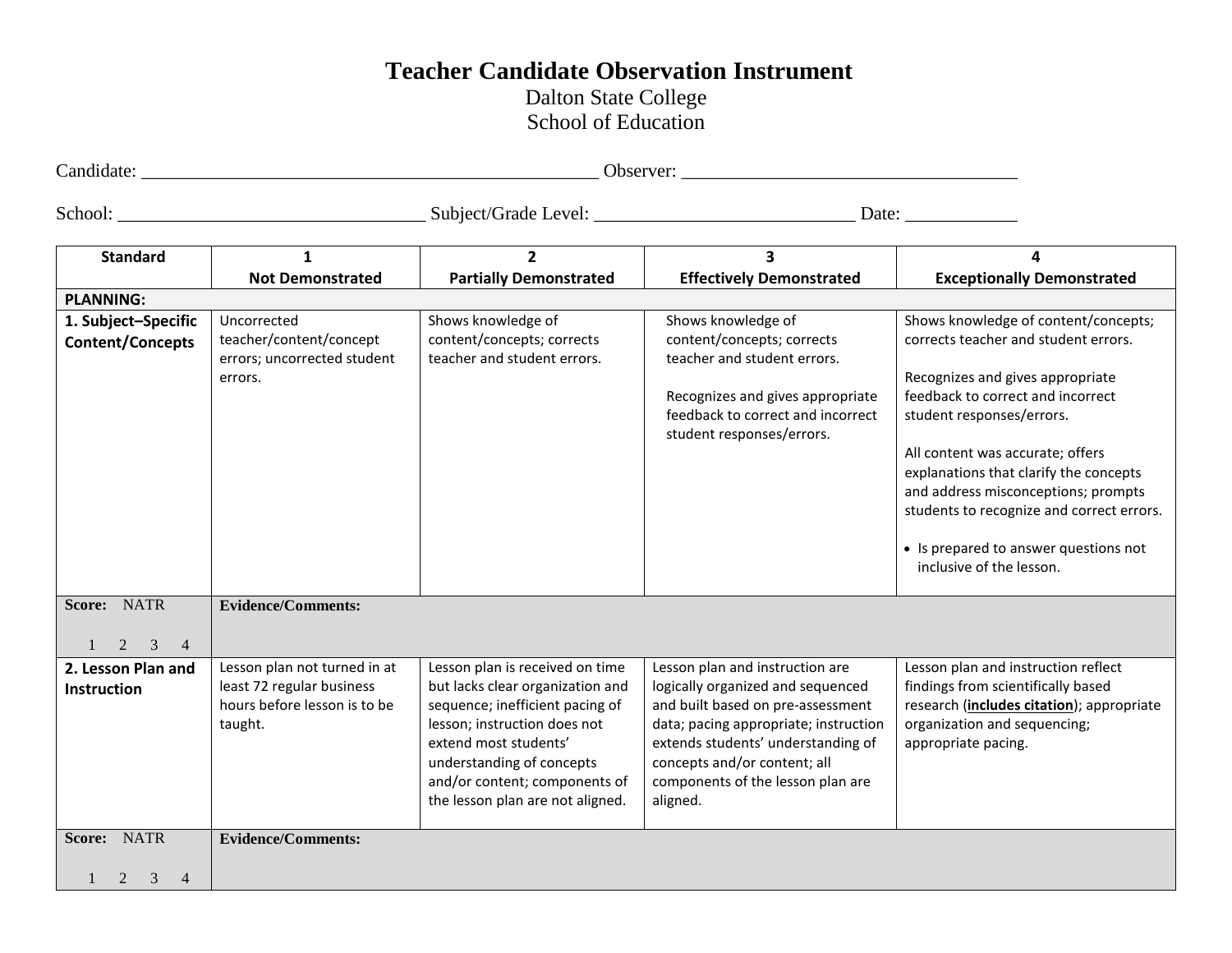| 3. Content                                                                  | Makes no connections to                              | Makes irrelevant connections                         | States explicit connections to other                                 | States explicit connections to other                                                 |
|-----------------------------------------------------------------------------|------------------------------------------------------|------------------------------------------------------|----------------------------------------------------------------------|--------------------------------------------------------------------------------------|
| <b>Connections</b>                                                          | other content areas or<br>everyday life.             | that do not advance student<br>learning.             | subject matter that advance student<br>learning.                     | subject matter that advance student<br>learning.                                     |
|                                                                             |                                                      |                                                      |                                                                      |                                                                                      |
|                                                                             |                                                      |                                                      |                                                                      | States and explains connections to other<br>subject areas; states and explain        |
|                                                                             |                                                      |                                                      |                                                                      | connections in everyday lives to advance                                             |
|                                                                             |                                                      |                                                      |                                                                      | student learning. Uses authentic                                                     |
| Score: NATR                                                                 | <b>Evidence/Comments:</b>                            |                                                      |                                                                      | examples and activities.                                                             |
|                                                                             |                                                      |                                                      |                                                                      |                                                                                      |
| $\overline{\mathbf{3}}$<br>$\overline{4}$<br>$\overline{2}$<br>$\mathbf{1}$ |                                                      |                                                      |                                                                      |                                                                                      |
| <b>INSTRUCTIONAL DELIVERY:</b>                                              |                                                      |                                                      |                                                                      |                                                                                      |
| 4. Instructional                                                            | Inappropriate instructional                          | Inappropriate instructional                          | Plans for and uses appropriate                                       | Plans for and uses various strategies that                                           |
| <b>Strategies</b>                                                           | strategies; strategies<br>inappropriately matched to | strategies; strategies<br>inappropriately matched to | strategies that engage and support<br>student learning; strategies   | authentically engage and support<br>diverse learners; provides multiple              |
|                                                                             | subject matter; no technology                        | subject matter; technology                           | appropriately matched to subject                                     | perspectives on key concepts, problems,                                              |
|                                                                             | and/or resources evident                             | and/or resources do not<br>advance student learning  | matter; strategies used<br>appropriately; technology or              | and areas of knowledge; technology or<br>resources enhances student learning.        |
|                                                                             |                                                      | outcomes.                                            | resources used effectively.                                          |                                                                                      |
|                                                                             |                                                      |                                                      |                                                                      |                                                                                      |
|                                                                             |                                                      |                                                      |                                                                      |                                                                                      |
|                                                                             |                                                      |                                                      |                                                                      |                                                                                      |
|                                                                             |                                                      |                                                      |                                                                      |                                                                                      |
|                                                                             |                                                      |                                                      |                                                                      |                                                                                      |
| Score: NATR                                                                 | <b>Evidence/Comments:</b>                            |                                                      |                                                                      |                                                                                      |
|                                                                             |                                                      |                                                      |                                                                      |                                                                                      |
| $\overline{2}$<br>3<br>$\overline{4}$                                       | Uses inappropriate                                   | Uses appropriate instructional                       | Uses appropriate methods and                                         | Uses appropriate methods and                                                         |
| 5. Pedagogical<br><b>Content</b>                                            | instructional method; little                         | methods but lacks connections                        | knowledge of the learner for                                         | knowledge of the learner for effective                                               |
| (Instructional                                                              | evidence of making content                           | to students' prior knowledge                         | effective instruction. Uses                                          | instruction. Uses appropriate                                                        |
| <b>Methods)</b>                                                             | appropriate for diverse                              | and how they apply to the                            | appropriate combinations of                                          | combinations of auditory, visual, tactile,<br>and kinesthetic instructional methods. |
|                                                                             | learners.                                            | lesson.                                              | auditory, visual, tactile, and<br>kinesthetic instructional methods. |                                                                                      |
|                                                                             |                                                      |                                                      |                                                                      | Uses a variety of appropriate                                                        |
|                                                                             |                                                      |                                                      |                                                                      | instructional methods to make content<br>appropriate for diverse learners.           |
| Score: NATR                                                                 | <b>Evidence/Comments:</b>                            |                                                      |                                                                      |                                                                                      |
|                                                                             |                                                      |                                                      |                                                                      |                                                                                      |
| $2 \quad 3$<br>$\overline{4}$                                               |                                                      |                                                      |                                                                      |                                                                                      |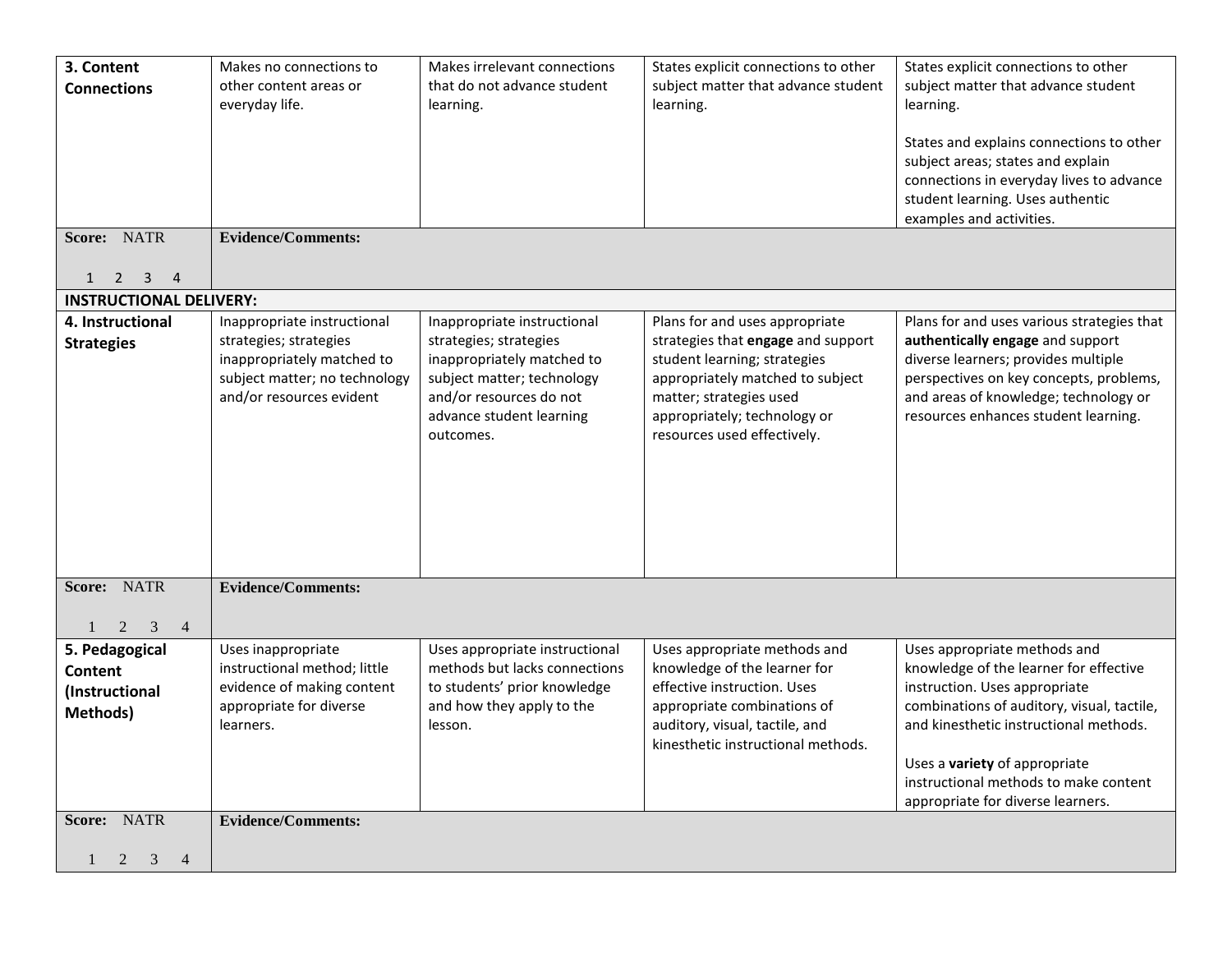| 6. Differentiated             | The teacher does not                                    | The teacher attempts to          | The teacher challenges and supports        | The teacher facilitates each student's                                 |
|-------------------------------|---------------------------------------------------------|----------------------------------|--------------------------------------------|------------------------------------------------------------------------|
| Instruction-                  | challenge students by                                   | challenge students by providing  | each student's learning by providing       | opportunities to learn by engaging                                     |
| The teacher                   | providing appropriate content                           | appropriate content or by        | appropriate content or by                  | him/her in critical and creative thinking                              |
| meets the                     | or by developing skills which                           | developing skills which address  | developing skills which address            | and challenging activities tailored to                                 |
| individual                    | address individual learning                             | individual learning differences. | individual learning differences.           | address individual learning needs and                                  |
| developmental                 | differences.                                            |                                  |                                            | interests.                                                             |
| needs of all                  |                                                         | • Attempts to use flexible       | • Uses flexible grouping strategies.       |                                                                        |
| learners by                   | • Instructional format(s) did                           | grouping strategies.             | • Facilitates student engagement.          | • Uses flexible grouping strategies to                                 |
| differentiating               | not reflect an attempt to                               | • Attempts to facilitate student | • Provides alternatives for students       | accommodate learning goals/needs.                                      |
| the instructional             | meet individual student                                 | engagement.                      | who finish tasks early or late as          | • Facilitates active student engagement.                               |
| content, process,             | needs and was not effective<br>to meet the needs of all | • Communicates expectations      | needed.                                    | • Provides alternatives for students who                               |
| product, and                  | learners.                                               | for learning.                    | • Demonstrates challenging                 | finish early and late as needed.                                       |
| learning<br>environment.      | • Does not communicate                                  |                                  | learning expectations for all<br>students. | · Uses assessment data (diagnostic,<br>formative, summative) to inform |
|                               | expectations for learning.                              |                                  |                                            | instructional modifications for                                        |
|                               |                                                         |                                  |                                            | individual students.                                                   |
| Flexible grouping             |                                                         |                                  |                                            | • Prepares modified materials for                                      |
| strategies include:           |                                                         |                                  |                                            | individual students' needs in advance.                                 |
| - Whole group                 |                                                         |                                  |                                            | • Demonstrates challenging learning                                    |
| - Small group                 |                                                         |                                  |                                            | expectations for all students                                          |
| - Partners                    |                                                         |                                  |                                            | proportionate to their developmental                                   |
| - Heterogeneous               |                                                         |                                  |                                            | level.                                                                 |
| - Homogeneous                 |                                                         |                                  |                                            |                                                                        |
| - Cross-class                 |                                                         |                                  |                                            |                                                                        |
| - Cross-grade                 |                                                         |                                  |                                            |                                                                        |
| - Centers/                    |                                                         |                                  |                                            |                                                                        |
| Independent                   |                                                         |                                  |                                            |                                                                        |
| Activities                    |                                                         |                                  |                                            |                                                                        |
|                               |                                                         |                                  |                                            |                                                                        |
|                               |                                                         |                                  |                                            |                                                                        |
|                               |                                                         |                                  |                                            |                                                                        |
|                               |                                                         |                                  |                                            |                                                                        |
|                               |                                                         |                                  |                                            |                                                                        |
|                               |                                                         |                                  |                                            |                                                                        |
|                               |                                                         |                                  |                                            |                                                                        |
|                               |                                                         |                                  |                                            |                                                                        |
|                               |                                                         |                                  |                                            |                                                                        |
|                               |                                                         |                                  |                                            |                                                                        |
| Score: NATR                   | <b>Evidence/Comments:</b>                               |                                  |                                            |                                                                        |
| $2 \quad 3$<br>$\overline{4}$ |                                                         |                                  |                                            |                                                                        |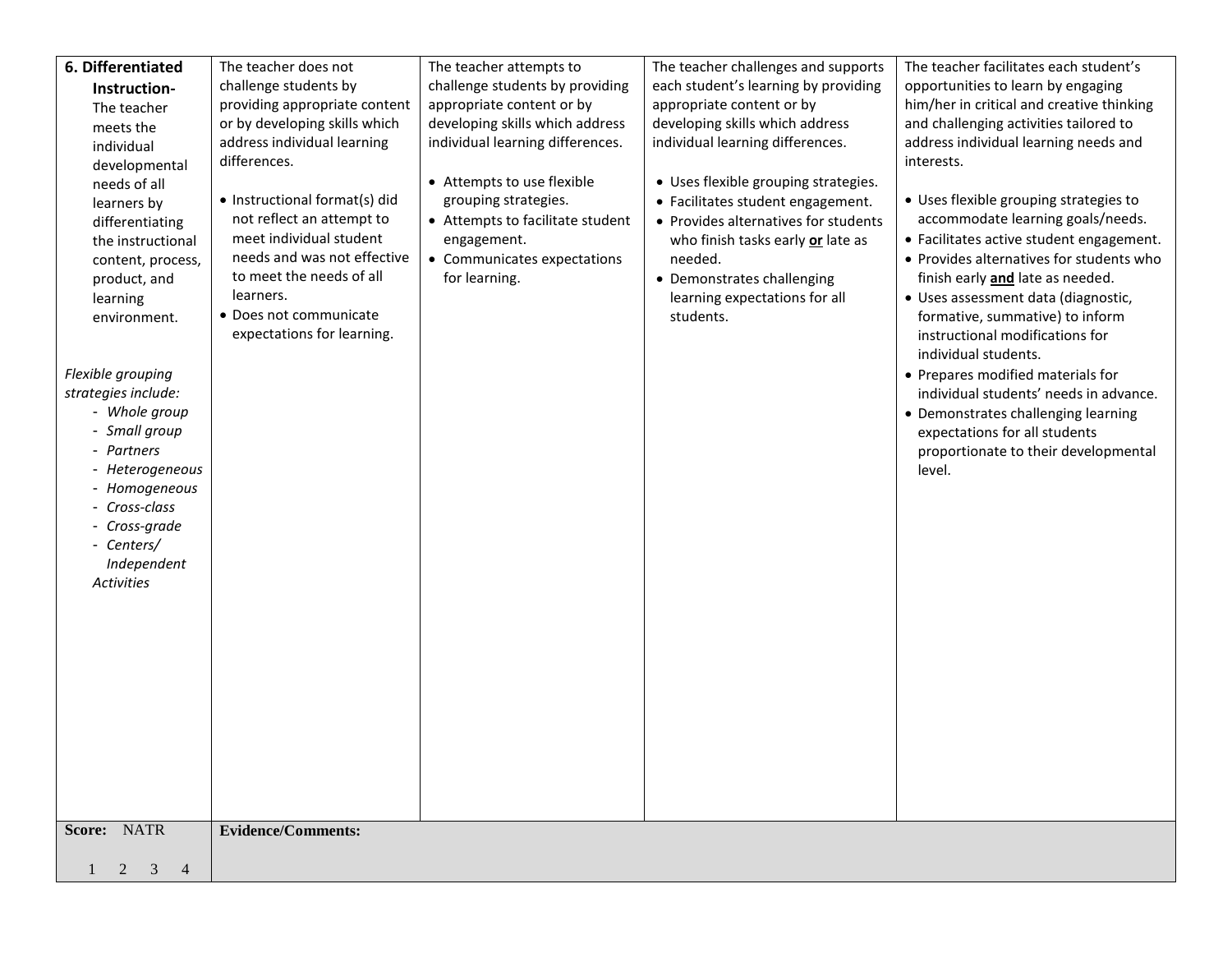| <b>LEARNING ENVIRONMENT:</b>                                                                                                                                                                                                                                                             |                                                                                                                                                                                                                                                                                                                                                                                                                                                                                                                                                                                                                                                                                                                                                                                                                                                                                    |                                                                                                                                                                                                                                                                                                                                                                                                                                                                  |                                                                                                                                                                                                                                                                                                                                                                                                                                                                                                                                                                                                                                                                                                                                                                                                                     |                                                                                                                                                                                                                                                                                                                                                                                                                                                                                                                                                                                                                                                                                                                               |  |  |
|------------------------------------------------------------------------------------------------------------------------------------------------------------------------------------------------------------------------------------------------------------------------------------------|------------------------------------------------------------------------------------------------------------------------------------------------------------------------------------------------------------------------------------------------------------------------------------------------------------------------------------------------------------------------------------------------------------------------------------------------------------------------------------------------------------------------------------------------------------------------------------------------------------------------------------------------------------------------------------------------------------------------------------------------------------------------------------------------------------------------------------------------------------------------------------|------------------------------------------------------------------------------------------------------------------------------------------------------------------------------------------------------------------------------------------------------------------------------------------------------------------------------------------------------------------------------------------------------------------------------------------------------------------|---------------------------------------------------------------------------------------------------------------------------------------------------------------------------------------------------------------------------------------------------------------------------------------------------------------------------------------------------------------------------------------------------------------------------------------------------------------------------------------------------------------------------------------------------------------------------------------------------------------------------------------------------------------------------------------------------------------------------------------------------------------------------------------------------------------------|-------------------------------------------------------------------------------------------------------------------------------------------------------------------------------------------------------------------------------------------------------------------------------------------------------------------------------------------------------------------------------------------------------------------------------------------------------------------------------------------------------------------------------------------------------------------------------------------------------------------------------------------------------------------------------------------------------------------------------|--|--|
| 7. Positive<br>Learning<br>Environment/<br>Classroom<br>Management-<br>The teacher<br>creates a well-<br>managed, safe,<br>and orderly<br>learning<br>environment<br>that encourages<br>positive social<br>interactions,<br>active<br>engagement in<br>learning, and<br>self-motivation. | The teacher inadequately<br>addresses student behavior,<br>displays a negative attitude<br>toward students, ignores<br>safety standards, or does not<br>otherwise provide an orderly<br>environment that is<br>conducive to learning or<br>encourages respect for all.<br>• Uses/manages time, space,<br>and learning resources<br>inefficiently.<br>• Manages class reactively<br>rather than proactively.<br>• Inconsistent or<br>inappropriate responses to<br>student behavior.<br>• Does not productively<br>engage students.<br>• Expectations for classroom<br>rules, routines, and<br>procedures are not clearly<br>defined or enforced.<br>• Lack of classroom<br>arrangement causes<br>students to be isolated,<br>keeps teacher from being<br>able to see all students, or<br>keeps students from being<br>able to see the presentation<br>or have access to materials. | The teacher attempts to provide<br>a well-managed, safe, and<br>orderly environment that is<br>conducive to learning and<br>encourages respect for all.<br>• Attempts to manage time,<br>space, and learning resources<br>in order to engage students.<br>• Uses classroom rules as a<br>discipline tool rather than a<br>classroom management tool.<br>• Attempts to arrange the<br>classroom in a way that<br>allows students to be involved<br>in the lesson. | The teacher provides a well-<br>managed, safe, and orderly<br>environment that is conducive to<br>learning and encourages respect for<br>all.<br>• Establishes clear expectations for<br>classroom rules, routines, and<br>procedures and enforces them<br>consistently and appropriately.<br>• Cultivates a climate of caring,<br>fairness, respect, and enthusiasm for<br>learning.<br>• Promotes a climate of trust and<br>teamwork within the classroom.<br>• Promotes respect for and<br>understanding of students' diversity.<br>• Actively listens and pays attention<br>to students' needs and responses.<br>• Creates a warm, attractive,<br>inviting, and supportive classroom<br>environment.<br>• Models caring, fairness, respect,<br>and enthusiasm for learning.<br>• Prepares materials in advance. | The teacher involves students in a<br>collaborative and self-directed learning<br>environment where students are<br>encouraged to take risks and ownership<br>of their own learning behavior.<br>• Manages time, space, and learning<br>resources to keep students actively<br>engaged.<br>· Posts classroom rules and refers to<br>them as needed to direct students to<br>expected behavior.<br>• Responds to disruptions in a timely,<br>appropriate manner to minimize loss of<br>instructional time. (e.g., eye contact,<br>nonverbal gesture, physical proximity,<br>brief pause, short verbal reminder, etc.)<br>• Arranges the classroom materials and<br>resources to facilitate group and<br>individual activities. |  |  |
| <b>NATR</b><br>Score:                                                                                                                                                                                                                                                                    | <b>Evidence/Comments:</b>                                                                                                                                                                                                                                                                                                                                                                                                                                                                                                                                                                                                                                                                                                                                                                                                                                                          |                                                                                                                                                                                                                                                                                                                                                                                                                                                                  |                                                                                                                                                                                                                                                                                                                                                                                                                                                                                                                                                                                                                                                                                                                                                                                                                     |                                                                                                                                                                                                                                                                                                                                                                                                                                                                                                                                                                                                                                                                                                                               |  |  |
| 2<br>3<br>$\overline{4}$                                                                                                                                                                                                                                                                 |                                                                                                                                                                                                                                                                                                                                                                                                                                                                                                                                                                                                                                                                                                                                                                                                                                                                                    |                                                                                                                                                                                                                                                                                                                                                                                                                                                                  |                                                                                                                                                                                                                                                                                                                                                                                                                                                                                                                                                                                                                                                                                                                                                                                                                     |                                                                                                                                                                                                                                                                                                                                                                                                                                                                                                                                                                                                                                                                                                                               |  |  |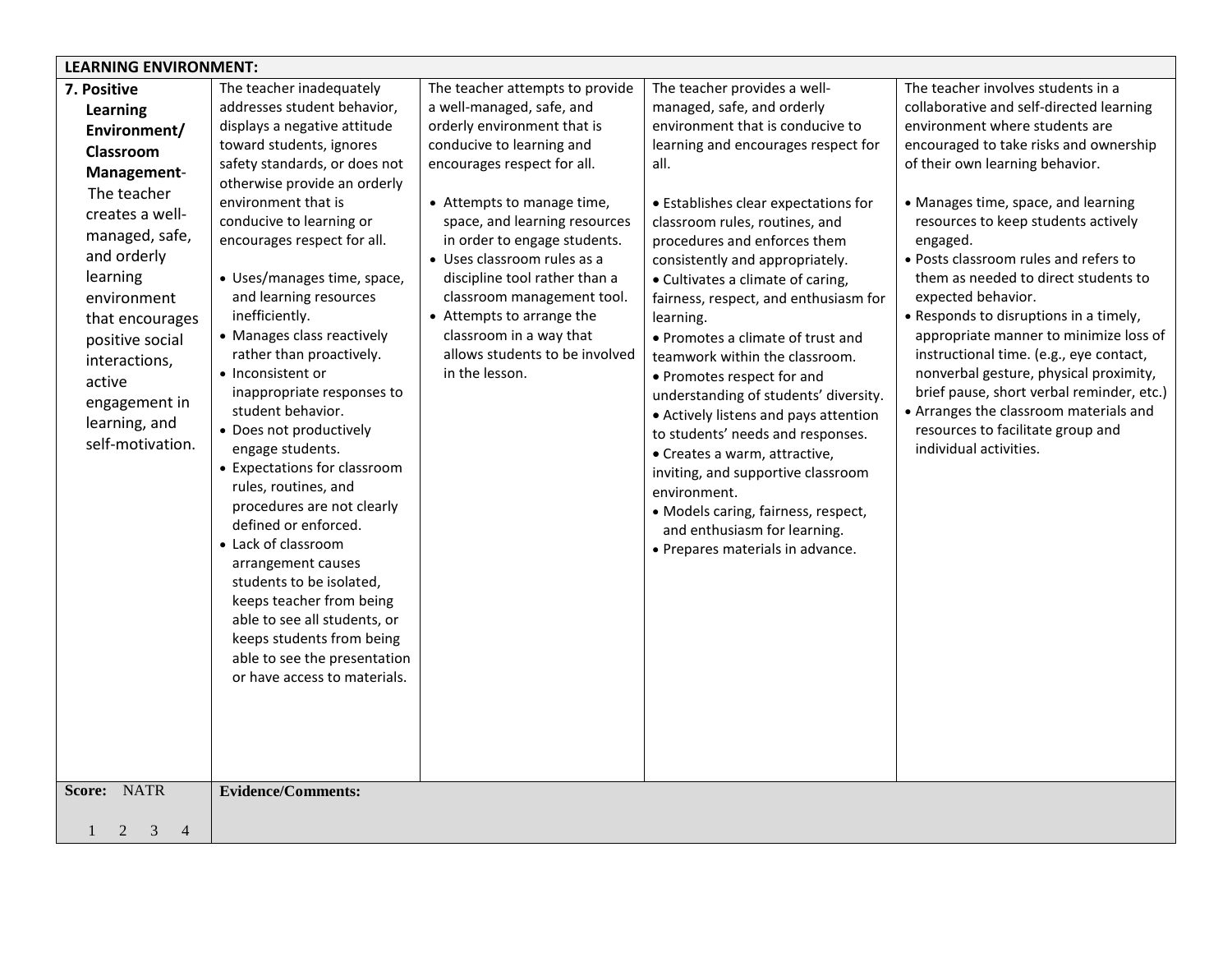| 8. Academically                                       | The teacher does not provide                                  | The teacher attempts to provide                                  | The teacher creates a student-                           | The teacher creates an academic learning |
|-------------------------------------------------------|---------------------------------------------------------------|------------------------------------------------------------------|----------------------------------------------------------|------------------------------------------|
| <b>Challenging</b>                                    | a student-centered, academic                                  | a student-centered, academic                                     | centered, academic environment in                        | environment where students are           |
| <b>Environment-</b>                                   | environment in which                                          | environment in which teaching                                    | which teaching and learning occur at                     | encouraged to set challenging learning   |
| The teacher                                           | teaching and learning occur at                                | and learning occur at high levels<br>or where students are self- | high levels and students are self-<br>directed learners. | goals and tackle challenging materials.  |
| creates a student-                                    | high levels, or where students<br>are self-directed learners. | directed learners.                                               |                                                          | • Maximizes instructional time.          |
| centered, academic                                    |                                                               |                                                                  | • Begins and ends lessons on time                        | • Conveys the message that mistakes      |
| environment in                                        | • Loses instructional time                                    | • Attempts to begin and end                                      | and paces lessons appropriately to                       | should be embraced as a valuable part    |
| which teaching and                                    | during transitions due to                                     | lessons on time, but may                                         | keep students engaged.                                   | of learning.                             |
| learning occur at                                     | lack of routines and                                          | struggle with pacing.                                            | • Provides transitions that minimize                     | • Provides academic rigor, encourages    |
| high levels and                                       | procedures for daily tasks                                    | • Attempts to establish                                          | loss of instructional time.                              | critical and creative thinking, and      |
| students are self-                                    | (e.g., distributing and                                       | procedures for transitions.                                      | • Communicates high, but                                 | pushes students to achieve goals.        |
| directed learners.                                    | collecting materials, leaving                                 | • Plans student-focused lessons                                  | reasonable, expectations for                             | Encourages students to explore new       |
|                                                       | and entering the classroom,<br>transitioning to group work    | that lack higher levels of<br>learning OR plans lessons with     | student learning.<br>Encourages productivity by          | ideas and take academic risks.           |
|                                                       | or work stations, etc.)                                       | higher levels of learning that                                   | providing students with                                  |                                          |
|                                                       | • Presents lessons that are                                   | lack a focus on students.                                        | appropriately challenging and                            |                                          |
|                                                       | teacher-directed rather                                       |                                                                  | relevant material and assignments.                       |                                          |
|                                                       | than student-centered.                                        |                                                                  | • Facilitates student goal-setting.                      |                                          |
|                                                       |                                                               |                                                                  |                                                          |                                          |
|                                                       |                                                               |                                                                  |                                                          |                                          |
|                                                       |                                                               |                                                                  |                                                          |                                          |
|                                                       |                                                               |                                                                  |                                                          |                                          |
|                                                       |                                                               |                                                                  |                                                          |                                          |
| <b>NATR</b><br>Score:                                 | <b>Evidence/Comments:</b>                                     |                                                                  |                                                          |                                          |
|                                                       |                                                               |                                                                  |                                                          |                                          |
| 2<br>3<br>4<br><b>ASSESSMENT OF AND FOR LEARNING:</b> |                                                               |                                                                  |                                                          |                                          |
| 9. Assessment                                         | Inappropriate or no                                           | Uses assessment that does not                                    | Prepares formative and summative                         | Prepares formative and summative         |
|                                                       | assessment of instructional                                   | align with instructional                                         | assessments in advance (pre-                             | assessments in advance (pre-assessment,  |
|                                                       | objectives/essential                                          | objectives/essential questions.                                  | assessment, post assessment,                             | post assessment, checklists, anecdotal   |
|                                                       | questions.                                                    |                                                                  | checklists, anecdotal notes or                           | notes or rubrics) and uses assessment    |
|                                                       |                                                               |                                                                  | rubrics)                                                 | data to modify learning goals for all    |
|                                                       |                                                               |                                                                  |                                                          | students.                                |
|                                                       |                                                               |                                                                  |                                                          |                                          |
|                                                       |                                                               |                                                                  |                                                          |                                          |
|                                                       |                                                               |                                                                  |                                                          |                                          |
| Score: NATR                                           | <b>Evidence/Comments:</b>                                     |                                                                  |                                                          |                                          |
|                                                       |                                                               |                                                                  |                                                          |                                          |
| $1 \t2 \t3 \t4$                                       |                                                               |                                                                  |                                                          |                                          |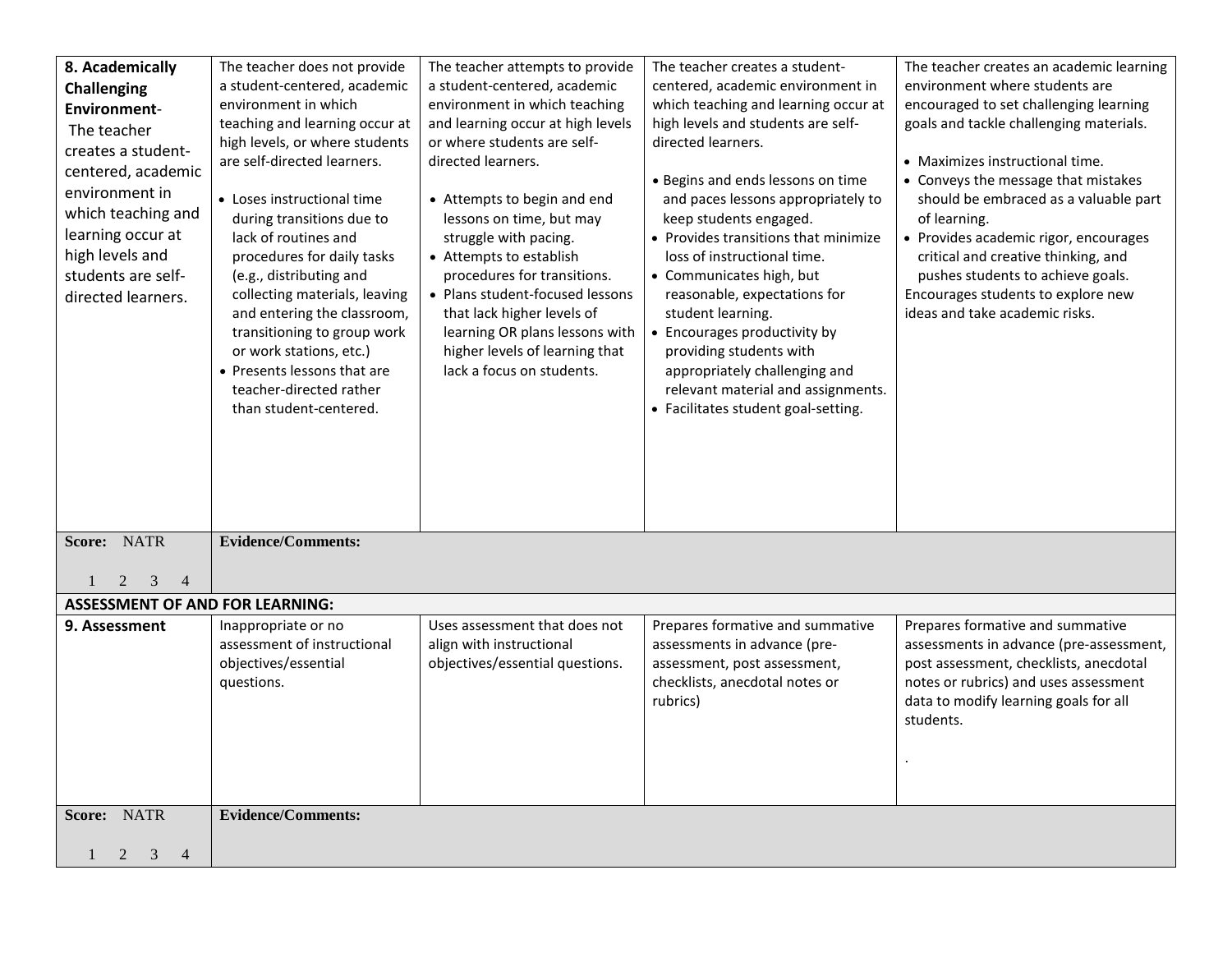| 10. Monitoring and<br><b>Adjustments</b> | Does not monitor student<br>learning, no adjustment for<br>students who do not<br>understand and students who<br>have mastered the content. | Monitors student learning but<br>no adjustment for students who<br>do not understand or for<br>students who have mastered<br>the content.<br>Example: adjustments made for<br>the students who didn't<br>understand but left the gifted<br>students at same level. | Monitors student learning; makes<br>appropriate modifications to<br>instructional plans during the lesson<br>to address students' needs; probes<br>for understanding; uses students'<br>questions to direct instruction.                                                                                                   | Consistently monitors student learning<br>and provides constructive and ongoing<br>feedback; consistently and successfully<br>makes accommodations before and<br>during the lesson to address student<br>needs.                                                                                                                                                                                                                                             |
|------------------------------------------|---------------------------------------------------------------------------------------------------------------------------------------------|--------------------------------------------------------------------------------------------------------------------------------------------------------------------------------------------------------------------------------------------------------------------|----------------------------------------------------------------------------------------------------------------------------------------------------------------------------------------------------------------------------------------------------------------------------------------------------------------------------|-------------------------------------------------------------------------------------------------------------------------------------------------------------------------------------------------------------------------------------------------------------------------------------------------------------------------------------------------------------------------------------------------------------------------------------------------------------|
| Score: NATR<br>2<br>3                    | <b>Evidence/Comments:</b>                                                                                                                   |                                                                                                                                                                                                                                                                    |                                                                                                                                                                                                                                                                                                                            |                                                                                                                                                                                                                                                                                                                                                                                                                                                             |
| PROFESSIONALISM AND COMMUNICATION:       |                                                                                                                                             |                                                                                                                                                                                                                                                                    |                                                                                                                                                                                                                                                                                                                            |                                                                                                                                                                                                                                                                                                                                                                                                                                                             |
| 11. Reflection                           | Does not examine his/her<br>teaching; does not suggest<br>modifications to improve<br>teaching practices and<br>student achievement.        | Examines own teaching without<br>modification.                                                                                                                                                                                                                     | Examines own teaching.<br>Explains rationale for choosing<br>instructional strategies. Suggests<br>modification to improve teaching<br>practices. Identifies strengths and<br>weaknesses of lesson's effectiveness<br>and student engagement. Offers<br>rationale for the materials,<br>resources, and/or technology used. | Examines own teaching without.<br>Explains rationale for choosing<br>instructional strategies. Suggests<br>modification to improve teaching<br>practices. Identifies strengths and<br>weaknesses of lesson's effectiveness and<br>student engagement. Offers rationale for<br>the materials, resources, and/or<br>technology used.<br>Examines own performance and provides<br>evidence and modifies teaching practices<br>to increase student achievement. |
| Score: NATR                              | <b>Evidence/Comments:</b>                                                                                                                   |                                                                                                                                                                                                                                                                    |                                                                                                                                                                                                                                                                                                                            |                                                                                                                                                                                                                                                                                                                                                                                                                                                             |
| $2 \overline{3}$<br>$\overline{4}$       |                                                                                                                                             |                                                                                                                                                                                                                                                                    |                                                                                                                                                                                                                                                                                                                            |                                                                                                                                                                                                                                                                                                                                                                                                                                                             |